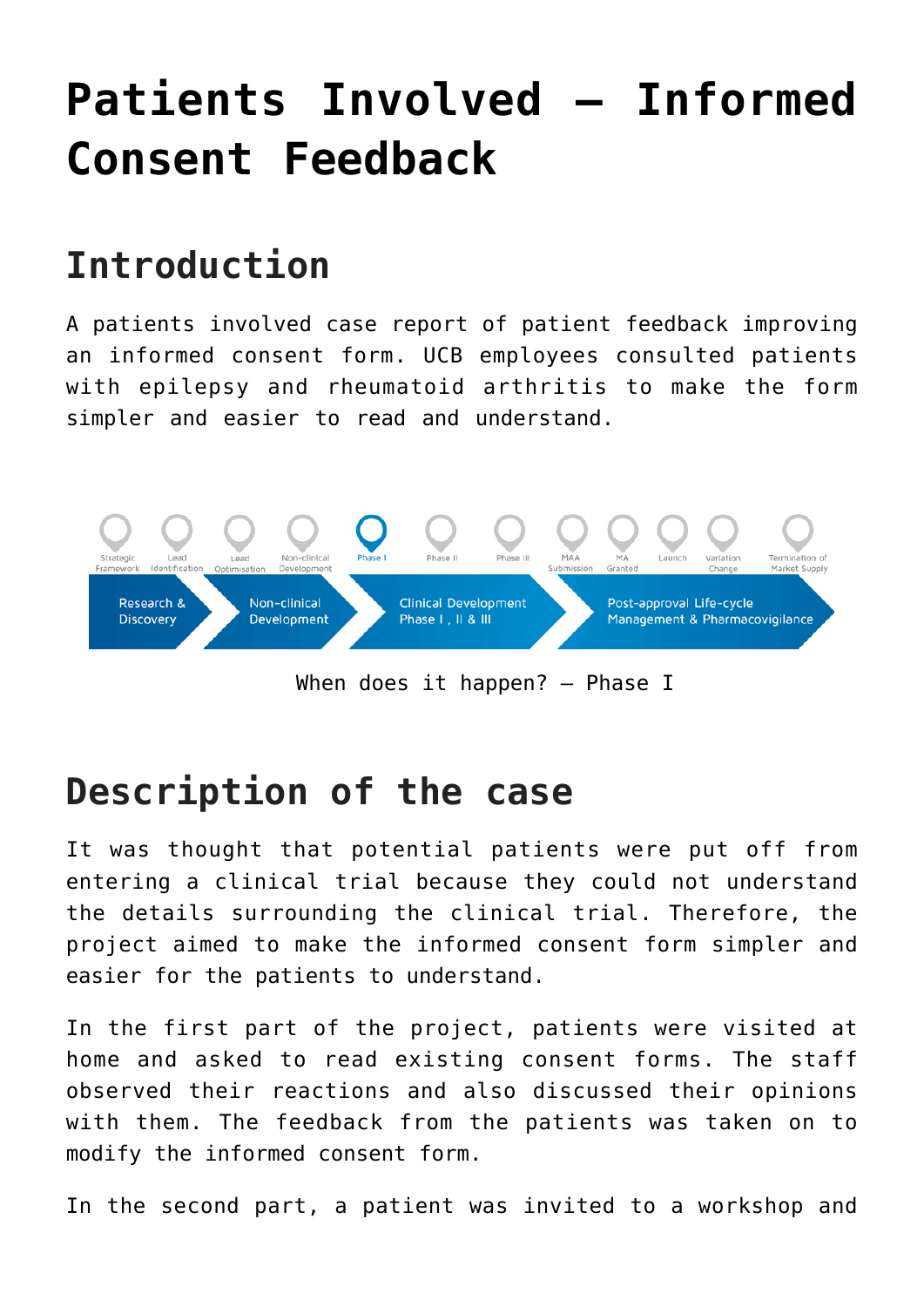asked put forward the patient perspective on the modified informed consent form. The readability of the form was discussed as the intention was to make it easy for everyone to comprehend. There was also a survey which was filled out by patients on which they scored their preferences on the layout, text and colour of informed consent form.

Although readability studies are normally carried out at the beginning of the developmental process, in this instance, valuable and direct feedback was gained from different settings (i.e. not through the usual market research channel).

# **Type(s) of patient (advocates) involved**

- Patients with personal disease experience.
- Expert patients / patient advocates with good expertise on disease, but little R&D experience.

#### **Benefits of patient involvement**

The experience demonstrated that patients valued being consulted on their preferences. The results of the survey were used to update the format of the informed consent sheet. There were some major changes to the existing documents, such as shorter paragraphs and changes to the design features. Sentences deemed to be very important by the patients were highlighted.

There was also a 'Quick Guide' produced which gave quick facts regarding the trial. This meant that patients did not have to read the entire informed consent sheet before finding out if they were eligible. They might get an advanced understanding of whether the trial could be right for them.

There are definite plans to involve more patients to gather feedback throughout the department. It is also thought that it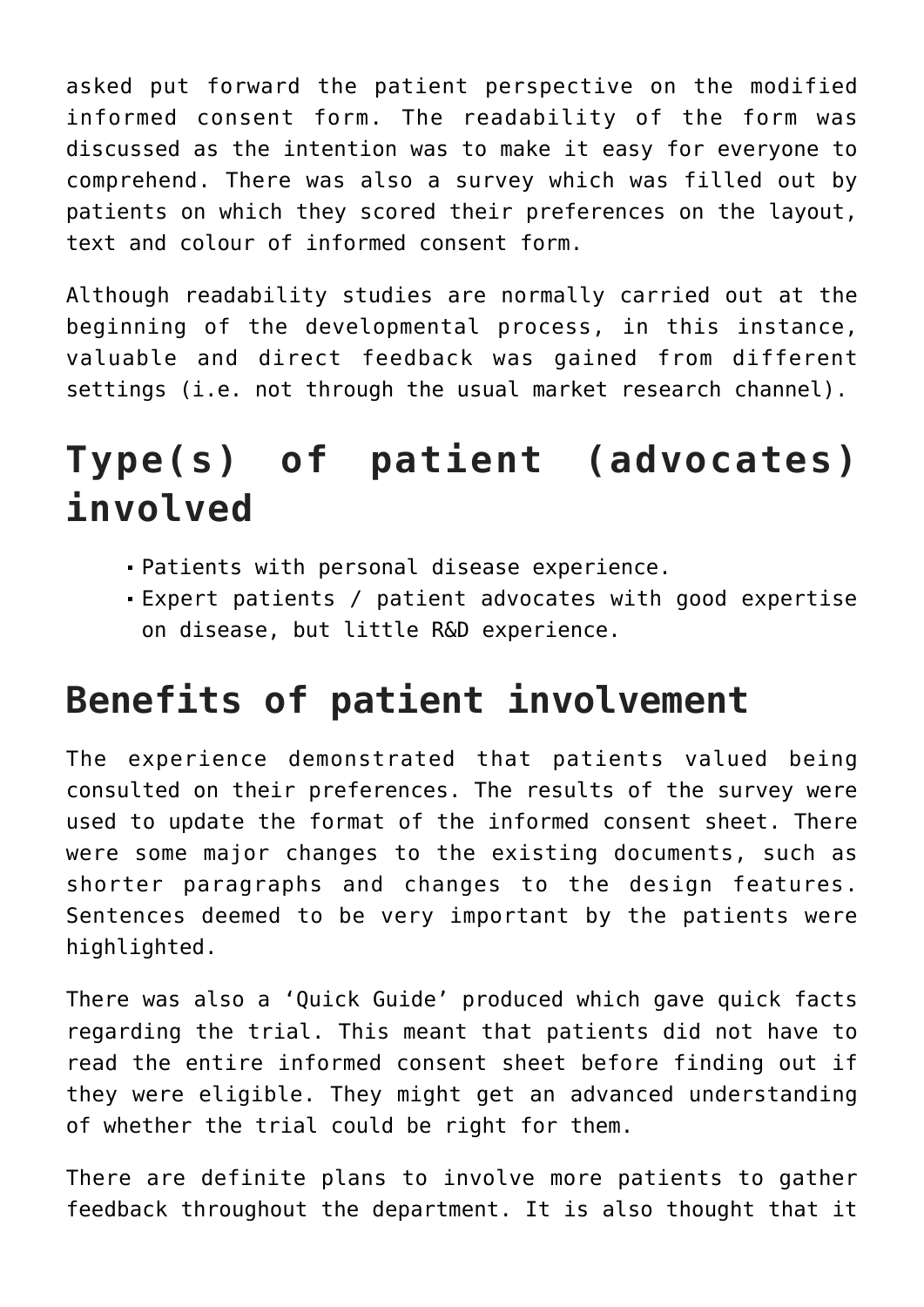will be easier to match the correct patients to the trials.

#### **Challenges and barriers**

There were worries that the ethics committees might not approve the suggested format or text. The regulated environment meant that the amended versions of the informed consent sheet had to gain approvals from the ethics committees.

In the end, there were not any concerns from the ethics committees and approvals were obtained from many countries, with the comments being very minor.

There could have been potential challenges when trying to take on board all of the patient feedback and translating them into practical solutions. For example, the colour of the text might not have been suitable.

## **Learnings**

The feedback from patients can be dependent on the type of patients involved. This means there can be a bias on the information gathered, based on personal experience and expertise. There also needs to be a trade-off between the wishes and suggestions of patients and what is realistically feasible.

The time involved in gathering feedback from the needs to be factored in to the process development stages. The cost also needs to be budgeted.

An open mind is needed to really gain the optimum out of the process. Going with a particular perception might prevent gathering a useful insight. For example, there was a lot of new and impressive technology on iPad but patients with tremor in hands are not able to use the touchscreen. This feedback was given very clearly by the patients themselves.